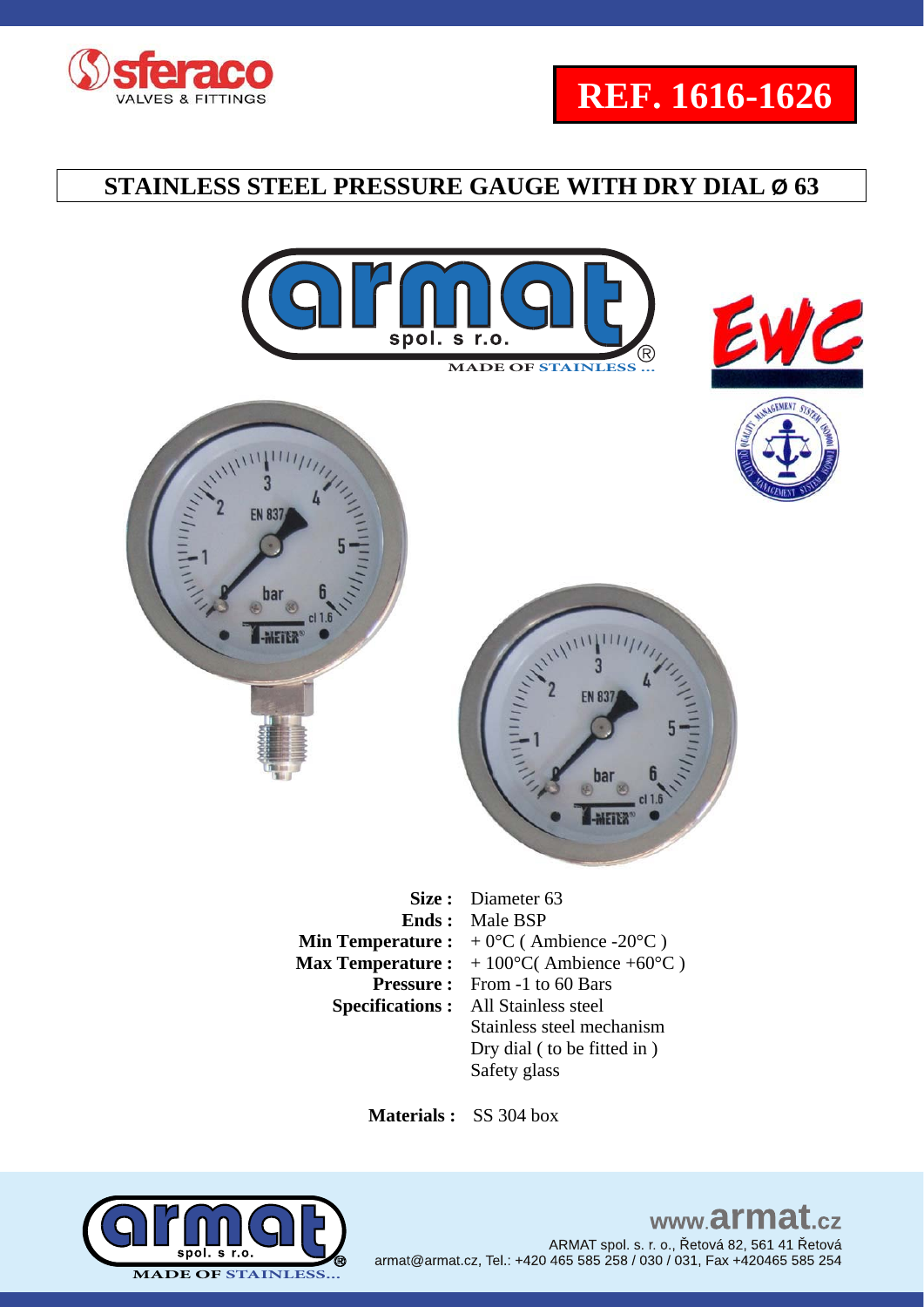

#### *SPECIFICATIONS :*

All stainless steel Stainless steel mechanism Dry dial ( to be fitted in ) Safety glass 1,6 class Protection IP65 Bottom connection BSP threaded

#### *USE :*

Not for viscous or crystallizing liquid Min and max Temperature Ts : 0°C to +100°C ( ambience -20°C à + 60°C )

#### *RANGE :*

All stainless steel pressure gauge with dry dial Ø 63 with bottom BSP 1/4" male connection, range -1/+1 to 0/60 bars **Ref. 1616** All stainless steel pressure gauge with dry dial Ø 63 with back BSP 1/4" male connection, range -1/+1 to 0/60 bars **Ref. 1626**

#### *ACCESSORIES :*



Front stainless steel flange with 3 holes at 120° for back connection type **1626**



Steel support with screws o Ø 63 **Ref. 9880010**

o Ø 63 **Ref. 9880110**



SS curl PN20 Male / Female BSP o DN 1/4" **Ref. 9880207**



250 ml glycerine bottle **Ref. 9880401**



# www.armat.cz

ARMAT spol. s. r. o., Řetová 82, 561 41 Řetová armat@armat.cz, Tel.: +420 465 585 258 / 030 / 031, Fax +420465 585 254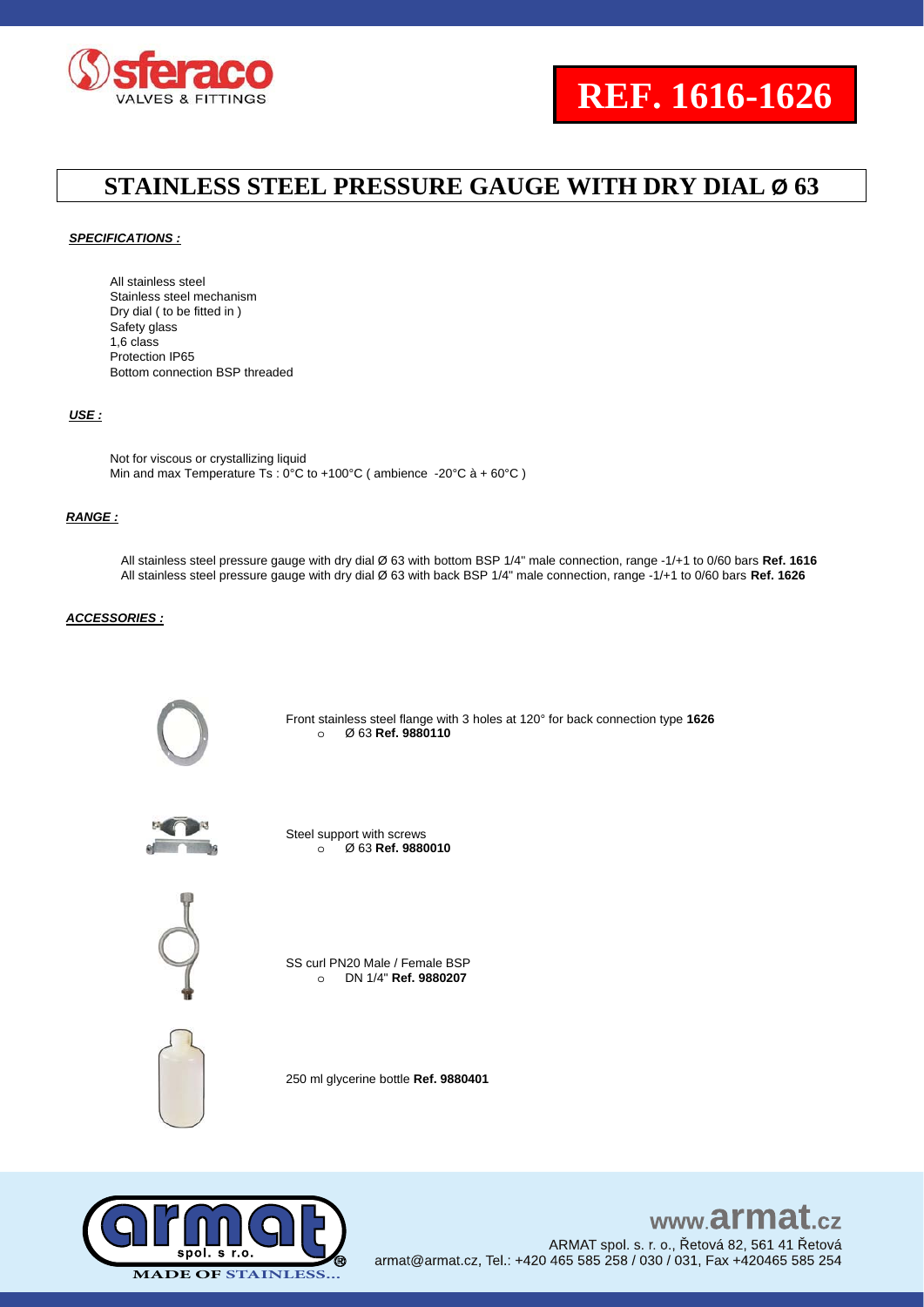

#### *GRADUATIONS :*

| Range (bar) | <b>Graduation (bar)</b> |
|-------------|-------------------------|
| $-1/+1$     | 0,05                    |
| 0/1,6       | 0,02                    |
| 0/2,5       | 0,05                    |
| 0/4         | 0,1                     |
| 0/6         | 0,1                     |
| 0/10        | 0,2                     |
| 0/16        | 0,2                     |
| 0/25        | 0,5                     |
| 0/40        | 1                       |
| 0/60        | 1                       |

#### *MATERIALS :*

| <b>DESIGNATION</b> | <b>MATERIALS</b> |
|--------------------|------------------|
| Box                | SS 304           |
| Fitting            | SS 316           |
| Mechanism          | SS 316           |
| Dial               | Aluminium        |
| Glass              | Safety glass     |
| Needle             | Aluminium        |

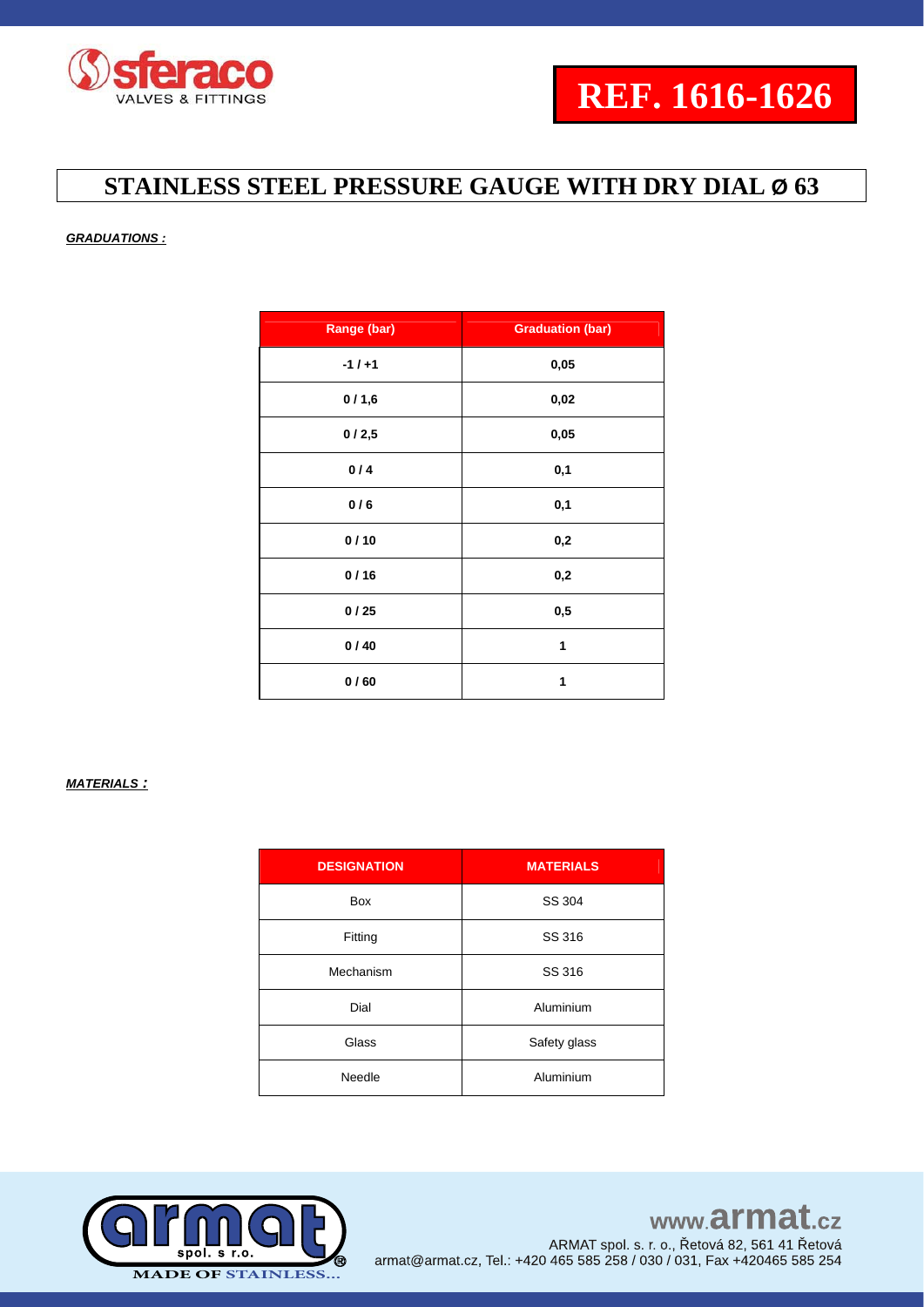

### *SIZE BOTTOM CONNECTION TYPE REF. 1616 ( in mm ) :*





| Ref. | <b>DN</b>   | 63              |
|------|-------------|-----------------|
| 1616 | ØD1         | 68              |
|      | ØD2         | 62              |
|      | н           | 56              |
|      | G           | <b>1/4" BSP</b> |
|      | L           | $32\,$          |
|      | L1          | 6               |
|      | L2          | 10.5            |
|      | W           | 14              |
|      | Weight (Kg) | 0.146           |

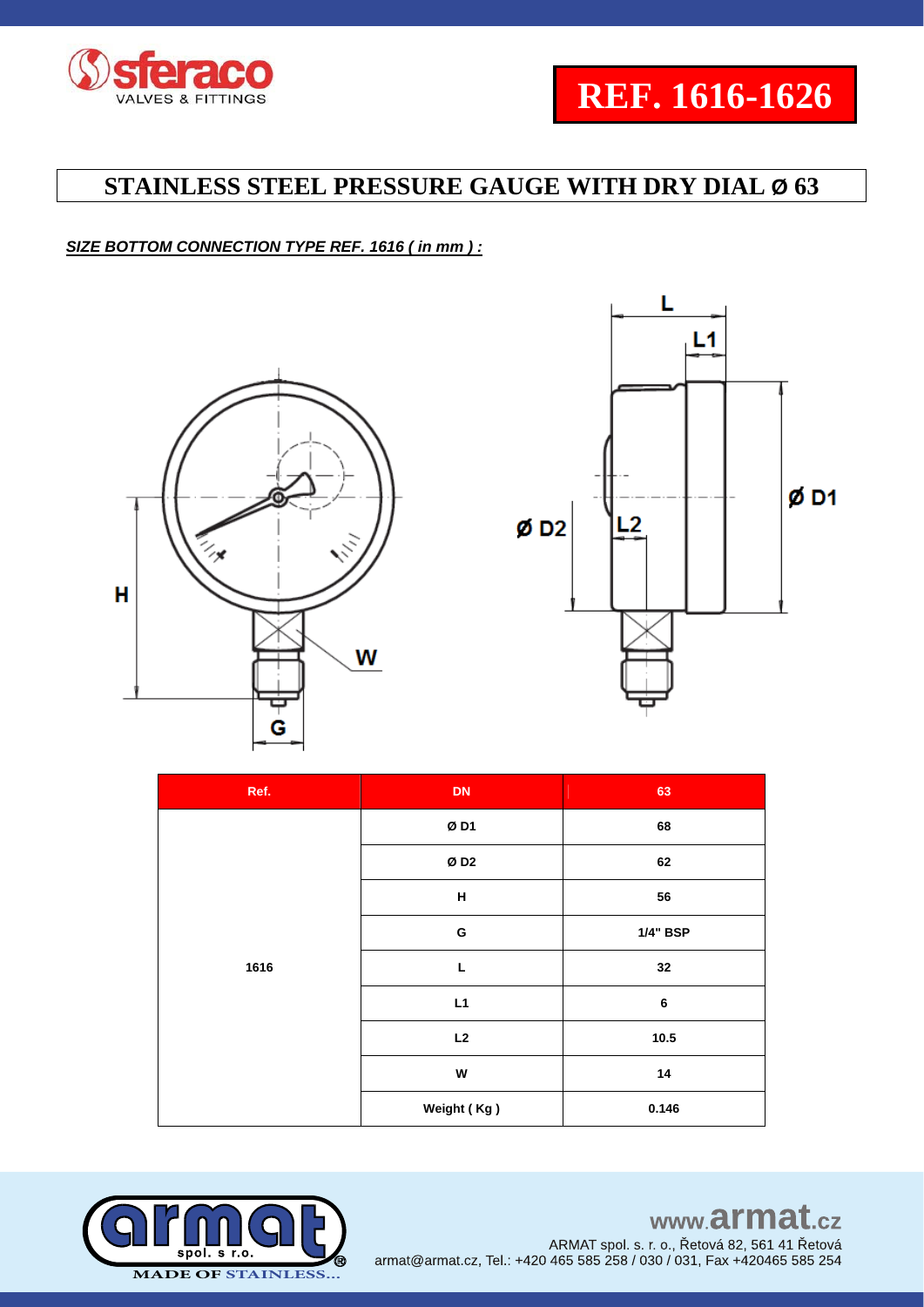

### *SIZE BACK CONNECTION TYPE REF. 1626 ( in mm ) :*



| Ref. | <b>DN</b>   | 63       |
|------|-------------|----------|
| 1626 | ØD1         | 69       |
|      | ØD2         | 62.4     |
|      | н           | 55       |
|      | G           | 1/4" BSP |
|      | L           | 32.2     |
|      | L1          | 6.3      |
|      | W           | 14       |
|      | Weight (Kg) | 0.15     |